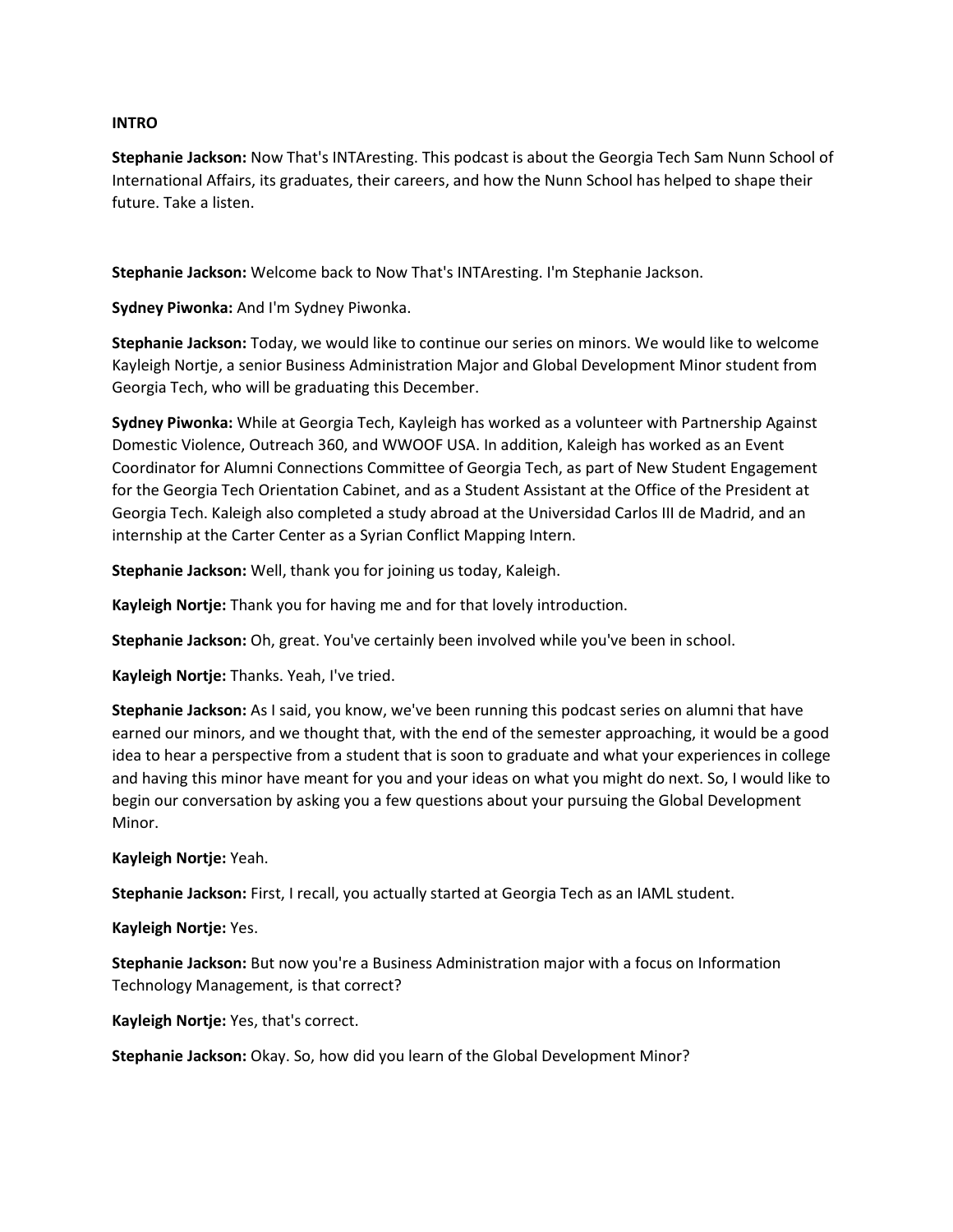Kayleigh Nortje: So, I think I learned about it after I made the switch to Business Administration. And I still really had an interest in pursuing or maintaining a focus in International Relations. And I thought, I think I was kind of doing some research and seeing how I could maybe tie in a minor or what minors I could pursue at the same time. And then I saw Global Development, and I read a little bit about it. And it seemed like there would be some really great crossovers between IT Management and then also still maintaining that perspective of International Affairs and Global Development. So, just kind of through some searching and yeah.

Stephanie Jackson: So, how have you seen like the topics that you covered in this minor--you kind of hinted towards that--overlap with your major studies in IT Management?

Kayleigh Nortje: Yeah, I think, especially recently, I've seen it within some of my final courses. I'm currently in a class called Technology and Poverty, with Dr. Neha Kumar. And it's been really interesting to kind of understand and be in a class also with Computer Science, majors, and then master's students and hearing their perspectives of technology and development, and so, I'm working on a final research paper. And in one of my other business classes, we talked about policy, and more specifically, like with health records, and HIPAA. And so, it's been interesting, kind of, now have a final research paper where I can really see a lot of the intersections coming in from my other business classes. I'm also in a coding class and kind of seeing, you know, the biases that overlap in programming and how that has an impact on individuals. So, I think it's been great to kind of have both sides of humanities and then business and kind of coming into classes with different perspectives about it's not just about the bottom line, and I think that's something I've definitely been more conscious about by taking global development classes and, you know, hearing perspectives of people who maybe have done other volunteer things outside a campus, so that's been really great.

## Stephanie Jackson: Yeah, okay. That's interesting.

Sydney Piwonka: Yeah, that's awesome. And so now, we would like to move on to a little bit, talking about some of your experiences while at Georgia Tech. So, you've worked in various roles at Georgia Tech, including stints with the Student Alumni Association, and with FASET. And so, tell us a little bit about each of these experiences.

Kayleigh Nortje: Yeah. So, with Student Alumni Association, that was actually one of the first organizations that I was involved with at Tech. And I kind of happened to stumble into it, because I think, you know, during your first year, you get lots of emails about joining organizations, and so I was like, why not give it a shot. And I think, looking back on it, it was really invaluable, because, I mean, it definitely put me out of my comfort zone, because part of my role was connecting students with alumni and planning faculty dinners. And these events where, you know, alumni would host us and they would tell them, tell us about their experiences at Georgia Tech and their careers and what we could do to kind of advance our careers. And definitely being a First Year at Tech, I felt like I was not qualified, really, to, you know, talk to the alumni that were amazing and then also coordinating between master's students and older students. But, it was really a lot of fun. And I learned a lot, and it was a great way to make connections with others. And it was really kind that they gave so much responsibility to someone who just came to college, and they put that trust in me. But I'm really grateful that they did. And then with FASET, I've been involved with FASET also since my summer after my First Year, and it's kind of where I found a community and a way to give back to Georgia Tech. And it's been a lot of fun, you know, inviting the new students to come to Georgia Tech and telling them about the incredible opportunities, and also,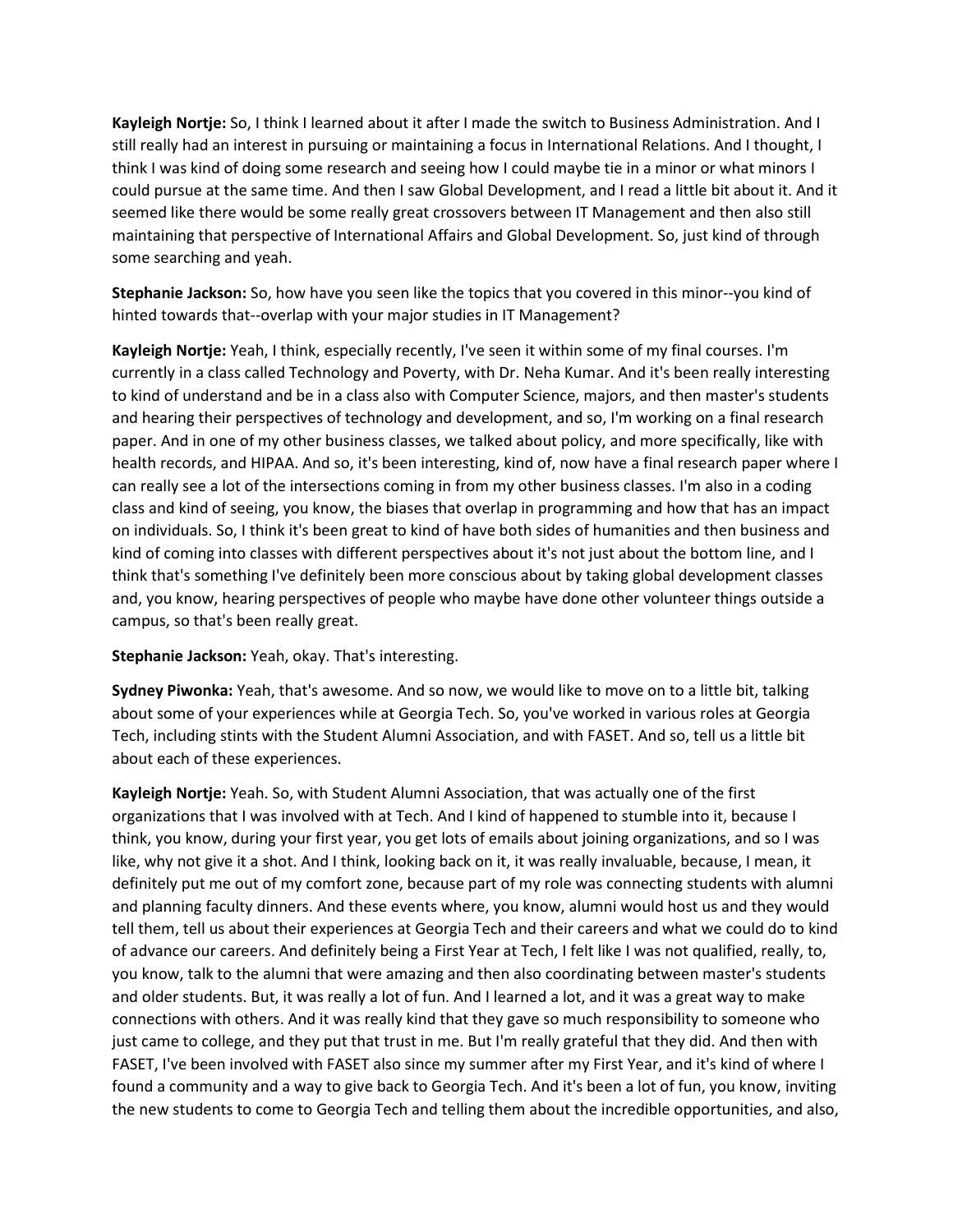you know, getting to tell them about my minor and then the experiences that I've had while being here. And then being on Cabinet, it was also definitely put me out of my comfort zone in trying to lead others and build them up as leaders. And so it was a different role than I had had when I was actually an Orientation Leader.

Sydney Piwonka: Yeah. And so how has seeing this administration, or leadership side of Georgia Tech affected your course of study throughout your time here?

Kayleigh Nortje: Yeah, I would also definitely say that having the opportunity to be a Student Assistant at the Office of the President has given me an interesting perspective on the inner workings of what goes on with the administration of Georgia Tech, and how much support, you know, it really takes to run an Institute. And so, I've really appreciated being able to have that unique perspective. And really, just seeing how much communication takes place between all the departments that we don't usually see. And, you know, the thought processes that have to go into the decisions and how much weight you know, the Presidents feel, even though we can always see that. And so I think it's been really humbling to be able to see that, and how much, you know, it really does impact the people in leadership roles, like maybe heavier things that have gone on campus, and how much they carry that weight as well. So, that's been really special, I think, especially during my time here.

Sydney Piwonka: Yeah, that's awesome. That's so cool, that you've been able to see that side of Georgia Tech as well. And so, for students who may want to get involved, whether with the Alumni Association, FASET, even working as a Student Assistant places, what advice would you give them to find these jobs or to be able to work in these organizations during their time at Georgia Tech?

Kayleigh Nortje: Yeah, um, I think a big part of it is I know FASET looked a little different this past year, with everything going on. But, generally, there's an Organization Fair, and I think they were able to kind of do that virtually in some capacity, I want to say. But I think really just, you know, I signed up for ballroom dancing, or maybe you accidentally sign up for too many clubs when you first come, you know, but it's great to still get those emails and see those opportunities. And I think there are lots of people tabling on Skiles. And so, it's always fun to kind of just talk to people and hear about their experiences, even if you don't want to join maybe it could lead to something really great. And I think also just talking to older members in like organizations that you might join and seeing what other experiences they've had and like maybe you'll stumble into something really great. But I would also say, you know, venture out of your comfort zone and, and try something new like with Student Alumni Association I, you know, never really thought about planning events or doing that sort of thing, but it offered a great experience. Or doing FASET being Orientation Leader, you know, I never really thought I could do it, but people encouraged me to try out. And I'm very grateful that they did. So, I would just say, you know, go out on a limb. Sign up for emails, and if you don't want to do it, you can ignore it and unsubscribe. But, you know, maybe perhaps you'll stumble into something really great.

Stephanie Jackson: It's interesting, you know, the experiences that you've had, you know, on campus. And so that kind of extends into some of your other volunteer work. Looks like you've had some other volunteer opportunities that you've been involved with, including Outreach 360.

Kayleigh Nortje: Yeah.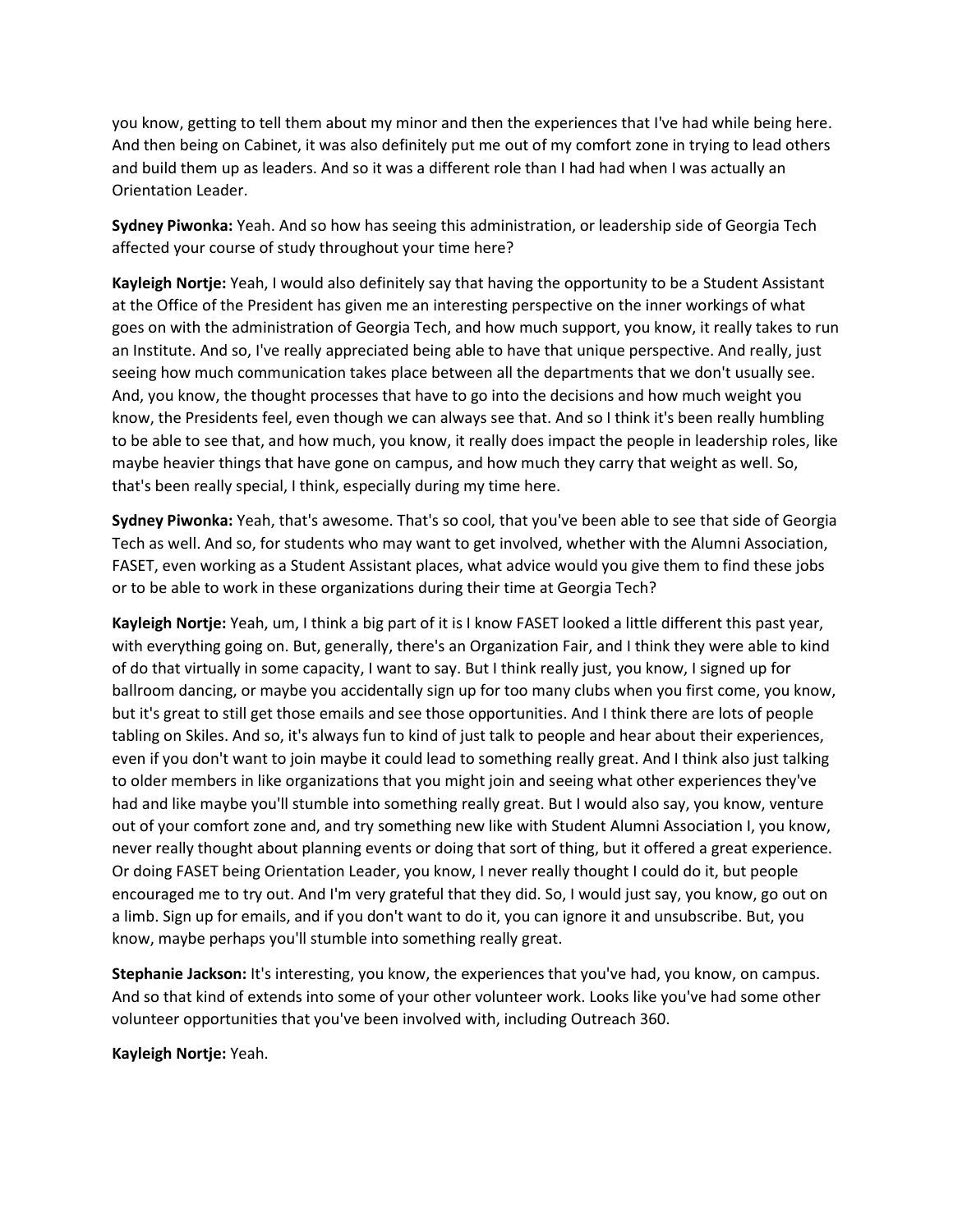Stephanie Jackson: And WWOOF USA. So, and you hinted to this a little bit earlier, but tell us how have these experiences impacted your studies of global development or business, or helped shape what you think you might do in your future?

Kayleigh Nortje: Yeah. I would say Outreach 360, that was incredible, because that was actually part of the Alternative Service Breaks on campus. And so, it's really great that they set up those opportunities for students too, and that they really encourage anyone to go. But I feel really lucky to have been able to go to the Dominican Republic and kind of participate in teaching students. And it was great, because I got to use some Spanish that I hadn't used in a while and see another side of teaching. And after that experience, oh my gosh, I just have so much respect for teachers, because I had no idea how complicated lesson planning was. So, I think that was a great experience so like, a lot of respect for my professors, and all my teachers throughout high school and middle school and everything. So I think that was, you know, a really great perspective to see and how much teachers really do impact their students. And you know, like how your work really just has a way of impacting all of those around you. So taking that, you know, throughout college, and even doing the little things and how volunteering allows you to like open new doors and see different sides, especially in the Dominican too, and seeing how kind everyone was. And then, the WWOOFing, is what they call it, I actually did it this past summer, during the pandemic, and we were up in Maine for a month on a farm.

## Stephanie Jackson: Oh.

Kayleigh Nortje: Yeah, it was incredible. And they had livestock, and they were a Scottish Heritage Farm. So, they had, you know, the shaggy Highland Cows, which was awesome.

#### Stephanie Jackson: Yeah.

Yeah, it was great. And so, I think it was, that was also an interesting perspective, because the women who owned the farm and who worked on there, they were actually skeptical of technology. And I think my friend and I, who went together, we were kind of taken aback by that, because I think being at a tech school, you know, I think technology does have incredible potential, but also being aware that some people don't see that. So, I think that's something that I've been able to bring both to business and to global development and kind of seeing, you know, why people were skeptical. And like, we might think that it will solve a lot of problems, but how other people might not believe that. So, I thought that was interesting. And then, you know, from working on a farm, they talked a lot about sustainability and the impacts of how we eat and just everything and we'd have like hour long discussions at breakfast, before we were like, okay, we should probably actually go do some work. But it was interesting to hear their takes on how we can make a difference by just the small things. And so, I think that's also helped me see that I really want to work somewhere that values working towards sustainability and having a positive impact on the environment. And you know, also towards helping people and being aware of their skepticisms. And you know, what they really want from technology. Or do they even want technology instead of maybe imposing those onto people. So.

## Stephanie Jackson: Yeah.

Kayleigh Nortje: That was definitely a really interesting experience for me.

Stephanie Jackson: Okay. What kind of advice would you give to students who might be seeking similar types of impactful volunteer experiences that allow them to, you know, see some of the theories and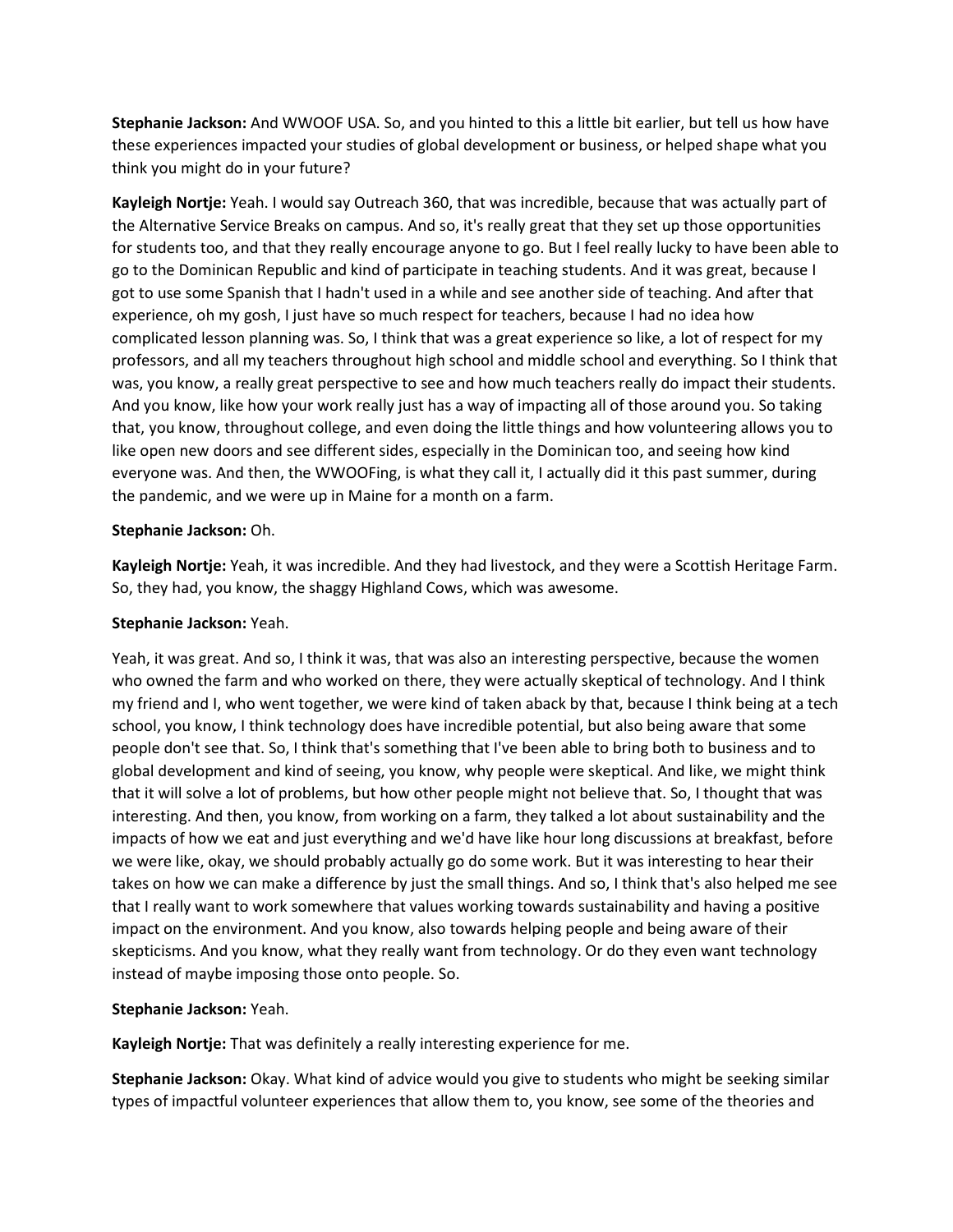things that they review in class come to life in some sort of practical experience? What advice would you give to students who are seeking those kinds of experiences?

# Kayleigh Nortje: Yeah.

# Stephanie Jackson: To volunteer with different organizations?

Kayleigh Nortje: I would say, definitely kind of think about some of the things that you'd always hoped or dreamed that you'd wanted to do--like going to the Dominican and going abroad. I always thought that it'd be--not specifically the Dominican but working in a Spanish speaking country--and look for those opportunities around you. Because I think there really are more than we recognize. And Georgia Tech has tons of incredible opportunities, and you don't even have to go far to really have an impact. And so I think looking for organizations that kind of fit your interest, whether you're interested in medicine, or maybe STEM, or policy, or, I think there are tons of, again, organizations on campus that can really help you do that. And even just doing that in Atlanta makes a big difference. So, I think that's a big thing. And then, also with the WWOOFing, it was like just some abstract idea that my friend and I had always thought, talked about doing and, you know, I think sometimes you just have to go for it. And maybe things work out, and maybe they don't. But it's always worth a shot. And I would say, don't be afraid of reaching out to, you know, whether it's a professor doing research you're interested in, or an organization off campus as well, you know, the worst someone could say, is no, and that's okay, too. But I would say just sometimes,

## Stephanie Jackson: Yeah.

Kayleigh Nortje: You have to go for it. And definitely, that's something I've had to learn, because I'm not the best with reaching out or sending emails. So, I would say, though, it's definitely worth your time to, you know, just go out into the limb sometimes and do the things that you've always wanted to do.

Sydney Piwonka: Yeah, I think that's great advice, especially as people are finding, you know, what opportunities they want to, want to have during, or find,

## Kayleigh Nortje: Yeah.

Sydney Piwonka: During their time at Georgia Tech. And so, shifting a little bit to some of your international experiences. So, you spent a semester studying abroad at the Universidad Carlos III de Madrid.

## Kayleigh Nortje: Yes.

## Sydney Piwonka: Correct?

Kayleigh Nortje: That's correct.

Sydney Piwonka: And so how did you decide to pursue a study abroad at this university?

Kayleigh Nortje: Yeah, I think, especially just coming into Georgia Tech, I knew I wanted to study abroad. And that was an experience that I really wanted to have. And it kind of just happened to fall during my fall semester of my, I guess, my Fourth Year. And so, I also knew I wanted to go to Spanish speaking country, because I did come in International Affairs and Modern Languages with the concentration in Spanish. And I have always loved the language. And so, just having a chance to go somewhere where I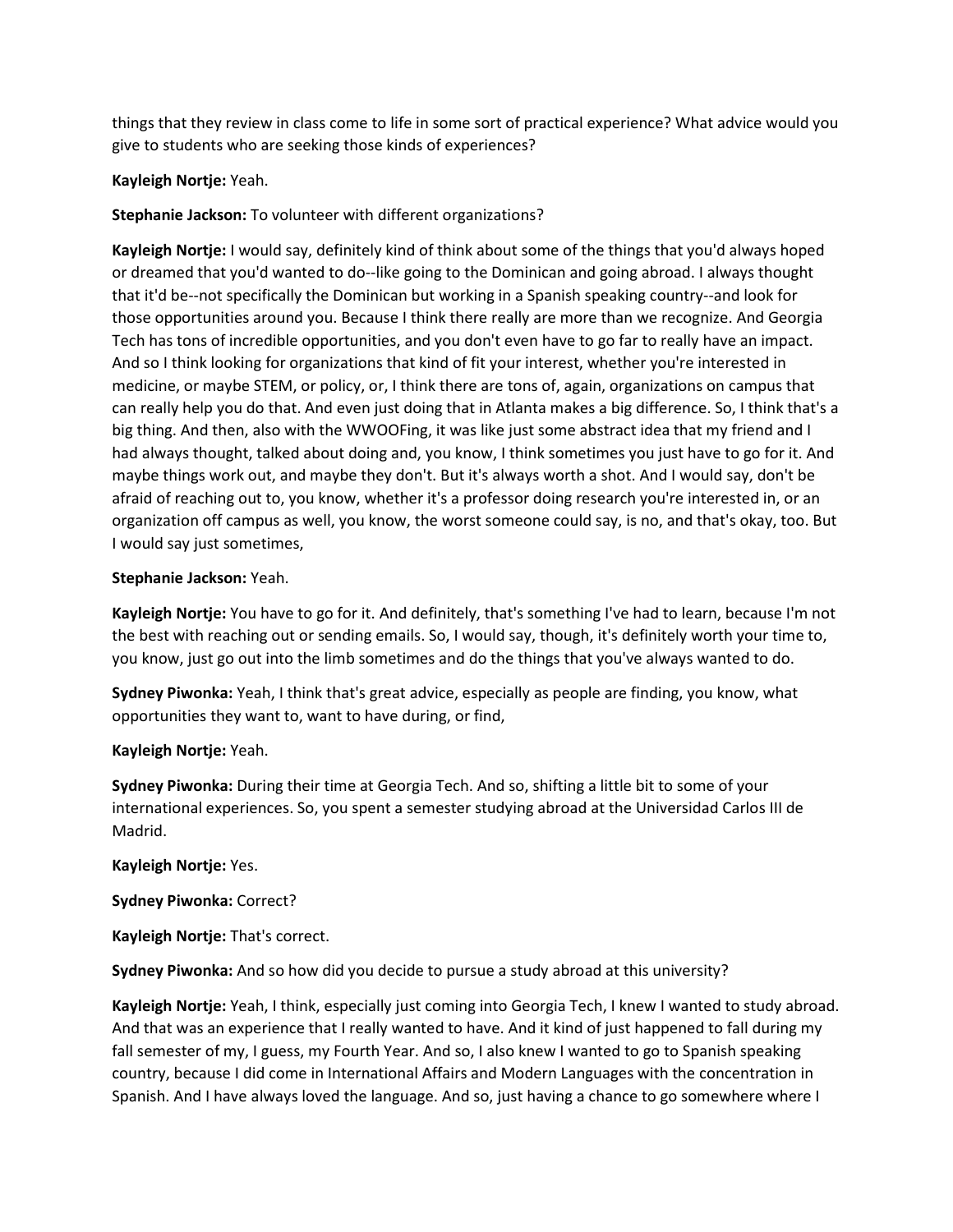had the possibility of practicing it, and kind of being immersed in a culture like that. And also, I would say, during my time in high school, Spanish was a big part of my experience. And so, I, I really wanted to be able to go to Spain again, and to go to Sevilla. And, you know, see different parts of Europe as well. I think that was also a big part of it, just having a chance to kind of see the different cultures and experience different things while being there. And so, you know, going through Georgia Tech study abroad programs, I thought that Carlos Tercero, you know, fit a lot of those boxes. And so, yeah, I think it was really great to kind of be able to practice Spanish again, even though it hasn't really been a big part of my studies. And kind of learn more about the culture there and meet new people. So yeah.

Sydney Piwonka: Yeah, that's awesome. That's definitely so cool that you've been able to have such an awesome experience there. And so, were any of the courses that you took there at the Universidad during your time, relevant to your Global Development Minor, or some of the International Affairs experience that you've had, throughout your minor?

Kayleigh Nortje: Yeah, I actually ended up taking most of my, a lot of business courses there. But I did get to take a class in HR, which was interesting. And, and even just being in a class, you know, with students from all over the world was really interesting and I thought tied into the Global Development Minor. Just of understanding different cultures, which I think is a big part of it, and, you know, learning about what they care about, and how that, you know, affects the business. So, I thought, even though it wasn't directly a Global Development class, it did kind of play into a lot of the things that I've talked about in some of my other courses. So, and I think just like getting to meet people from all over the world, I had group projects, I think, with people from Denmark and, and Germany. And so, I thought that was interesting that, you know, again, it wasn't directly part of global development, but still getting to work with people. And learning what they care about was really cool.

Sydney Piwonka: Yeah, I think that all those experiences, not just the classes that you take when studying abroad, but other experiences that you have, while there are super impactful. So that's awesome that you've had such a great,

## Kayleigh Nortje: Yeah.

Sydney Piwonka: Experience there. And so, for students who may be thinking about studying abroad, whether in Spain or in other countries, what advice would you give for them, to them?

Kayleigh Nortje: I would definitely, well, if you're going to Europe, there's this big program called Erasmus, and I thought, you know, you had to be a European student to be a part of it. But they're really just this big organization that strives to connect people and, you know, have gatherings for people to get to know each other and plan events where you can hang out and meet new people. And I that was one thing I wish I'd definitely done more. So, I would say, you know, no matter where you go, if it's Europe or South America or Australia, finding ways to connect with people, not only from that country and that culture, but also the people who are coming from other countries because I think you can really learn a lot and make a lot of great friendships from that. And I would also say, you know, take the time to wander around, it was always really fun, you know, to explore a different city and kind of amble around with no, you know, purpose exactly. And then maybe you find a new coffee shop or, you know, a great park or something where you can sit. So, definitely taking the time to get lost, I would say, is really fun. I'm sure that's kind of a cliche one but would definitely recommend.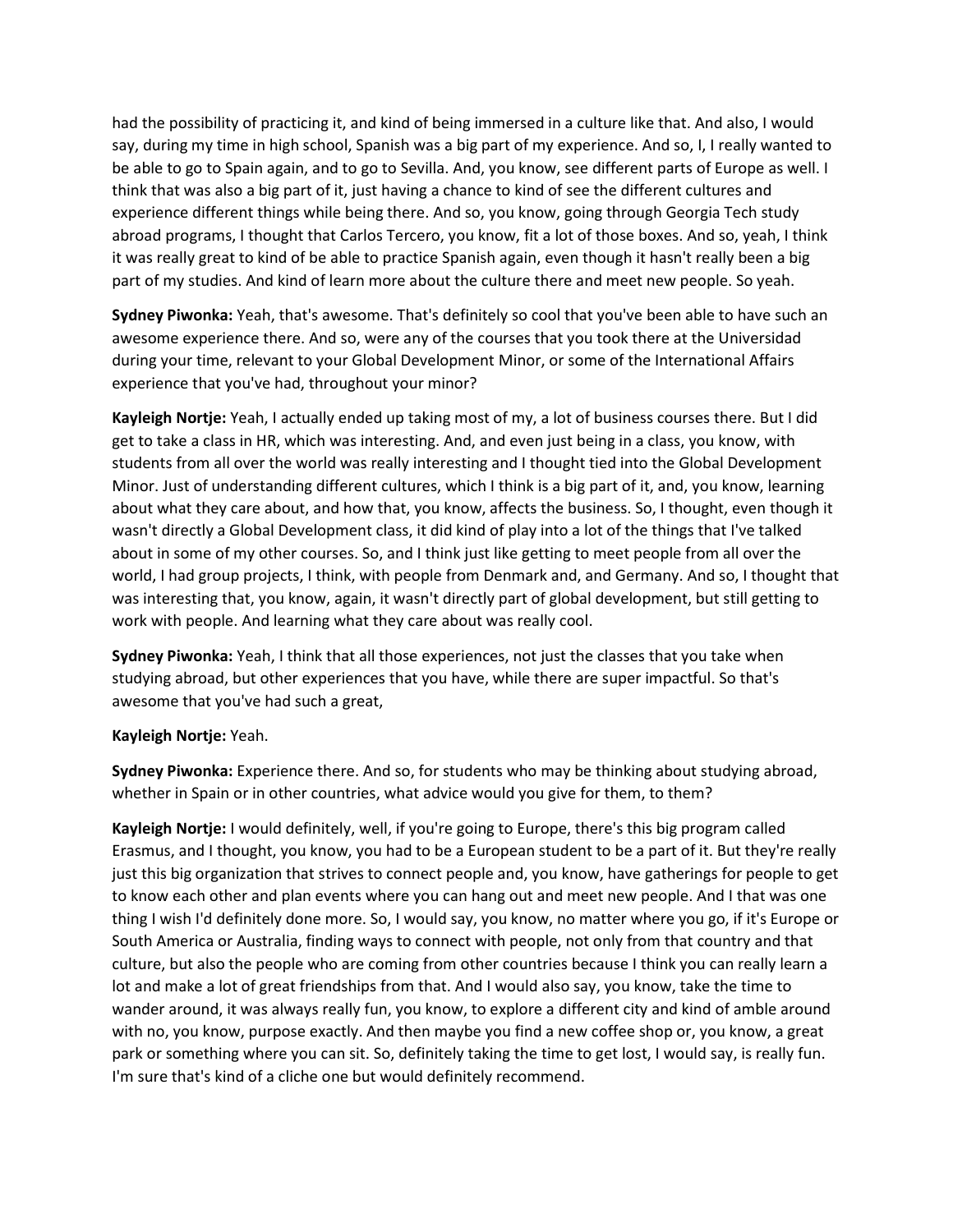Stephanie Jackson: Wait what is the cliche? Not all that wander,

Kayleigh Nortje: Yes.

Stephanie Jackson: Are lost. That's the cliche.

Kayleigh Nortje: Yeah.

Stephanie Jackson: Not all who wander are lost.

Kayleigh Nortje: Yeah.

Stephanie Jackson: Yeah.

Kayleigh Nortje: But definitely true, I would say.

Stephanie Jackson: Okay, yeah. I agree. I agree. Okay, I have some questions for you that about things that were a little bit outside,

Kayleigh Nortje: Yeah.

Stephanie Jackson: Of your campus activity. So, you had an interesting internship,

Kayleigh Nortje: Yes.

Stephanie Jackson: With the Carter Center. Your title was Syrian Conflict Mapping Intern.

Kayleigh Nortje: Yes.

Stephanie Jackson: Tell us about that role.

Kayleigh Nortje: Okay, well, actually, a funny story. So, I found that role from one of my, my Introduction to Global Development course. And the founder of that program came and spoke to us. And I was like, wow, this is an incredible, you know, job. And it sounds interesting to kind of have that intersection between technology and also working with people. So, I really, I was excited about that. So, I heard about that a year before I applied. And then a year to the day that he came to our class, I accepted the position, which was crazy. And then I, I was telling everyone, I was like, Guys, can you believe this? Like it just seemed otherworldly. I could not believe it. But yeah, so I, that was really great. And I don't think I would have found that opportunity had it not been for my Global Development class. But it was really interesting. You know, you got to also meet people from Emory and UGA, and people from different campuses. And so, working with other students was an incredible opportunity. And I think that also definitely put me out of my comfort zone, because a lot of the students, you know, maybe we're studying Public Policy or International Affairs. And so, sometimes I felt a little out of place. But I think everyone was very patient with me, and I asked lots of questions. I remember, you know, talking to my, I guess, like the other cohort of Syrian Mapping Interns, I was like, I'm so sorry, if I ask a lot of questions. And they're like, no, like, ask as many questions as you need. And the team was very supportive. And so, it was really great also to kind of understand more about the nonprofit side of working. And I definitely appreciated that. And now that I have a better understanding of nonprofits. And I got to meet, I actually met someone from Spain, Madrid. And so, when I went to Madrid, she was able to pick us up from the airport, which was incredible. And I also wouldn't have had that without my internship.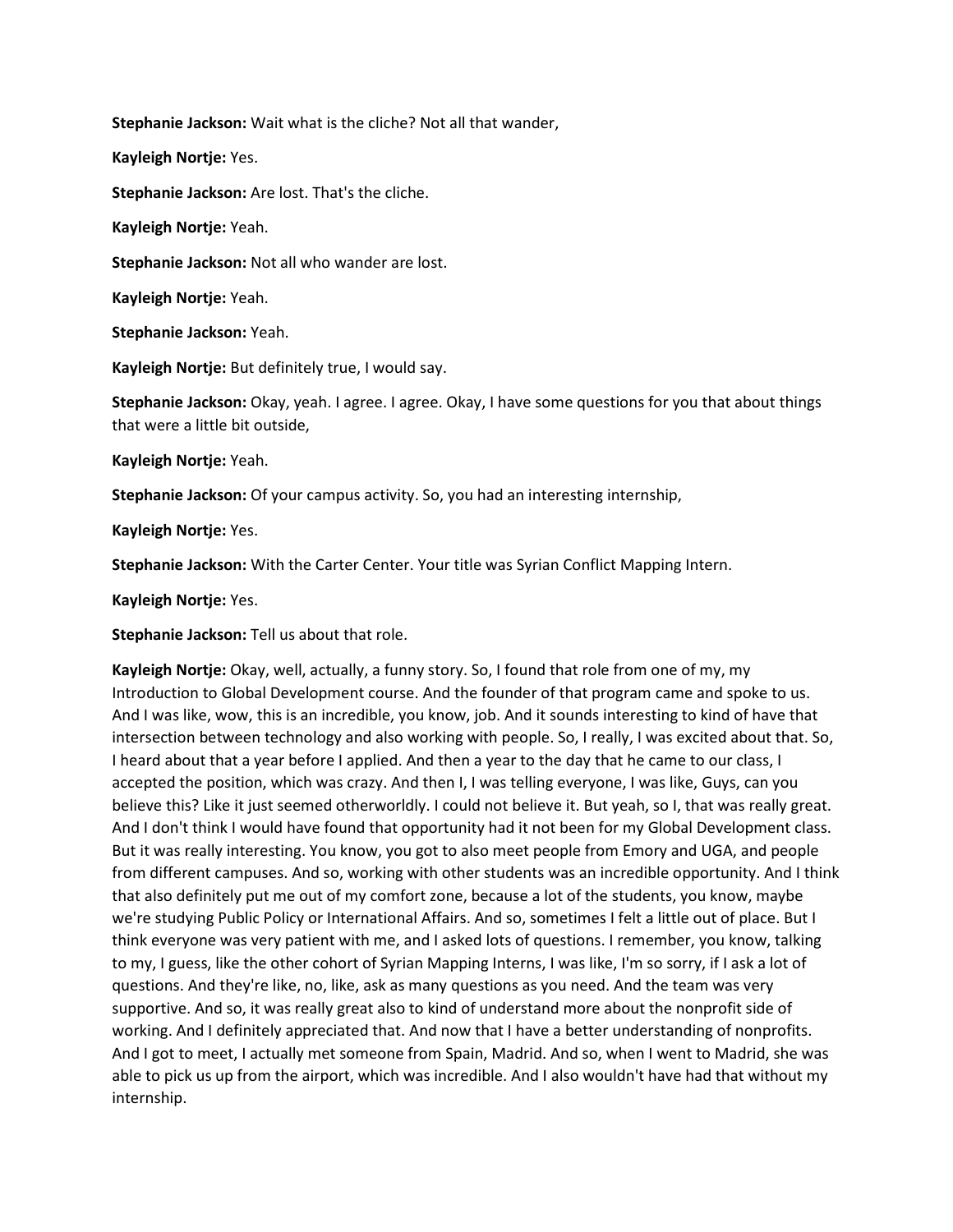#### Stephanie Jackson: Yeah.

Kayleigh Nortje: So, lots of full circle things, honestly, which was fun.

Stephanie Jackson: Yeah.

Kayleigh Nortje: But yeah, definitely an incredible experience.

Stephanie Jackson: Good.

Kayleigh Nortje: And I think it really showed me the opportunities for kind of those intersections with how can I merge my IT position, or like my major with my global development classes.

Stephanie Jackson: Okay. So, from that, even though you had a very unique experience in obtaining an internship, for students who might be interested in working either with the Carter Center, or finding different types of unique internships like this, what kind of suggestions would you give them? Aside from being in a class with a good speaker?

Kayleigh Nortje: I would say, honestly, LinkedIn is your friend. Someone actually reached out to me on LinkedIn once and they're like, Hey, I'm applying for this internship, what can you tell me about? And I think, you know, that's what it's for. It's for making connections with people. So, if there's ever, whether it's working at the Carter Center, or maybe you want to work at another nonprofit, you know, just reaching out to people. And again, I would say, like, I'm also not the best at that, and definitely learning how to do that. But, you know, the worst that could happen is maybe someone doesn't respond, or it just doesn't end up working out. But that's okay. But yeah, definitely use LinkedIn. Use those resources. Look to see where Georgia Tech alum are working and where you can, you already have that immediate connection of going to the same university. And I would say, CareerBuzz, also, you could kind of look there if you wanted to, for some of those experiences. And I would also say, recently, what I've been learning is if you have an interest in working for a specific company--whether that's a nonprofit or something else--just googling it and seeing, you know, who can I reach out to and talk to about this opportunity, and if there are any openings, like would they let me know about it. So, yeah. I think really, if you find something interesting tried to find someone to connect with. And I think people are always more willing to meet up, I guess, in this case virtually, then you would think. So, yeah.

Stephanie Jackson: Yeah. Okay.

Sydney Piwonka: Yeah, that's awesome. And so, finally, as a kind of wrap up, so first of all, congratulations,

Kayleigh Nortje: Thank you.

Sydney Piwonka: On your upcoming graduation.

Kayleigh Nortje: It doesn't feel real.

Stephanie Jackson: Yeah.

Kayleigh Nortje: Yeah.

Stephanie Jackson: Yeah. It happens so quickly.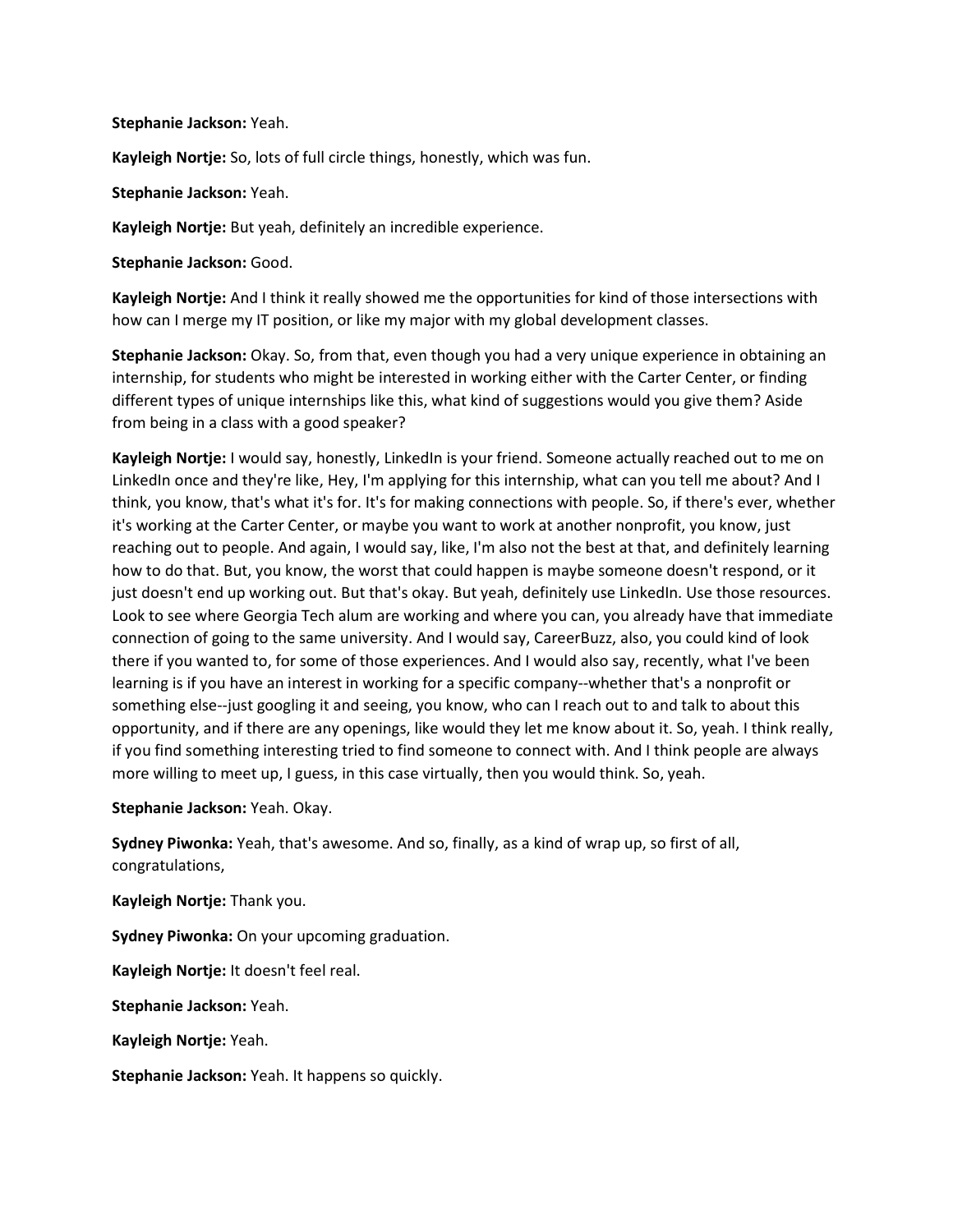Sydney Piwonka: And so, as a graduating senior, do you have any immediate steps after graduation, any plans for future career paths, future jobs, anything that you have planned immediately after graduating?

Kayleigh Nortje: Yeah. I would say I think, you know, also being in a last semester, it's giving me time to really think about what career I want to pursue. And I feel like I'm kind of at a crossroads of figuring that out right now, of merging these two disciplines together. And so, I'm interested in a career in cybersecurity, I think that would be really interesting. And I'm hopefully going to talk to some of my professors to see what their careers have looked like in cybersecurity, and what opportunities there are for, you know, recent graduates. So, I think that would be one interesting pathway. And then I've also always thought about maybe doing public health in the future. So, potentially getting a master's, but I guess that's kind of far out, you know, once I find some funding or something like that. But so yeah. I think those are some of the things that I've recently kind of gravitated towards. And then, I think I might stick around on campus for a little bit working at the Office of the President, since there's a lot of movement in there with my boss, and they said they could use some extra help. So, it was kind that, you know, they want me to stick around for a little bit. So, I have that for maybe a month or two after graduation, I guess. But, yeah, currently, I'd say kind of figuring out where I want to apply, and what exactly career path I would like to follow. So, I guess, like I said, you know, reaching out to people and, and just talking to them about their opportunities, and what they've done to get to where they are in their careers. So, lots of talking to people, which will be interesting, I hope.

Sydney Piwonka: Yeah, that's awesome. That's super exciting. Well, we can't wait to hear everything that you do in the future. And so one last final question. So, for anyone who's possibly considering the Minor in Global Development, what words of advice would you have for them based off of the experiences that you've had,

## Kayleigh Nortje: Yeah.

## Sydney Piwonka: Within this minor?

Kayleigh Nortje: I would definitely say it's been like one of the best decisions I've made for my time at Georgia Tech, just because of all the opportunities and windows, it's opened for me. And I think, I've really appreciated how it's kind of taught me to think slightly differently and, and keeping in mind, you know, the people side of it, and how your actions really have bigger impacts than maybe we think. And so, I think it's been a really no matter if you're doing STEM, or if you're doing Public Policy, or whatever career or major you choose, I think it really has given me a lot of windows into things that I hadn't thought about before, which I think is really great. I think there was a quote, something about education is not the learning of the facts, but the training of the mind to think. And I really think that Global Development has helped me think in different ways, which I love, and especially in kind of conjunction with the Business Major, where maybe you focus more on the bottom line and forget about the people aspect of it. I think it's been an invaluable combination that I think it can really be invaluable for anybody, no matter what you're thinking about doing. So, yeah. I really loved it.

Stephanie Jackson: Well, we're glad that you did. And we're glad that you completed that particular minor. We want to thank you for your time today, Kaleigh.

Kayleigh Nortje: Thank you for having me.